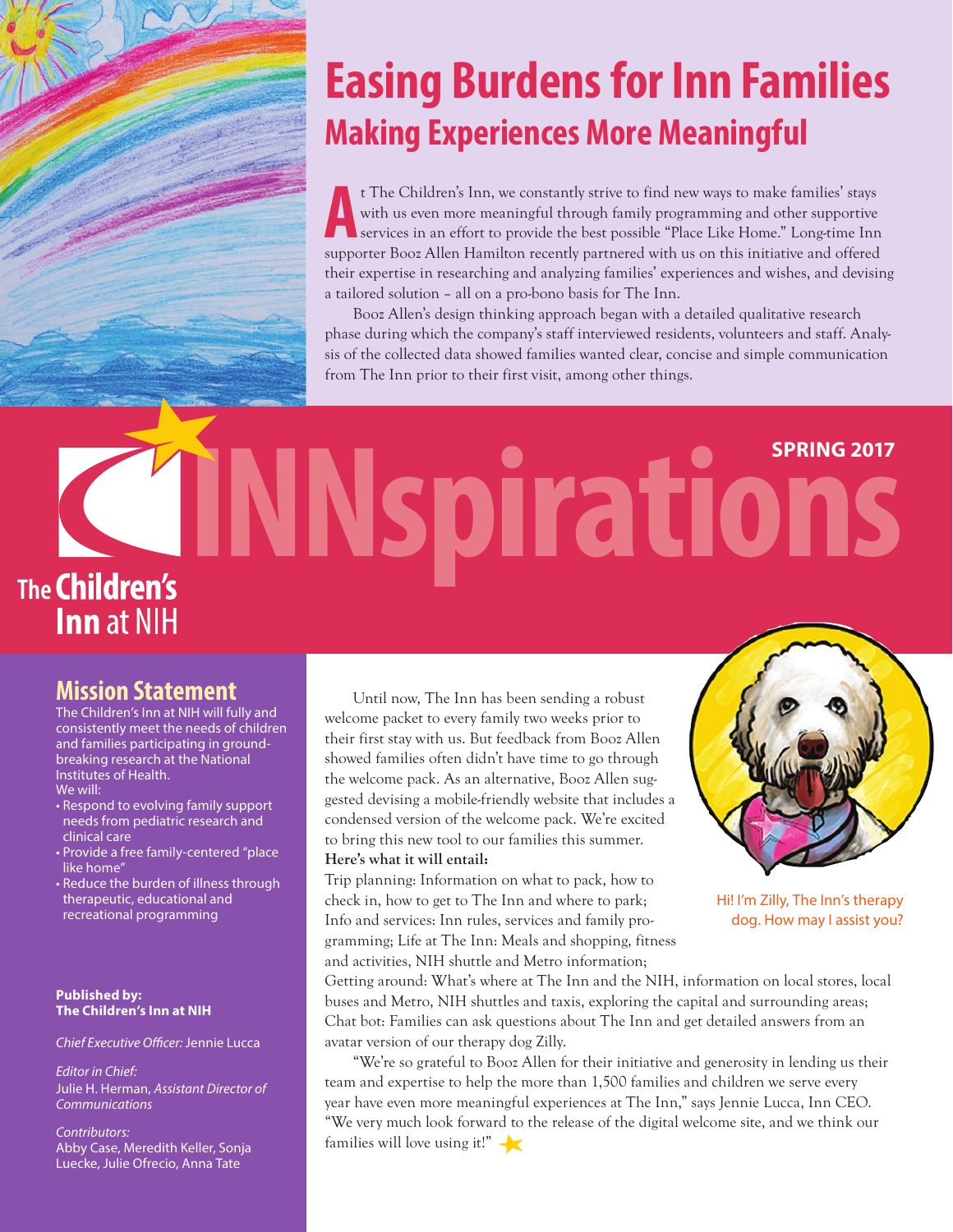# **INNspirational PE**



Inn resident Chris Petty spoke at the 2017 NIH Rare Disease Day and brought the audience of researchers and patient advocates to laughter and tears.



The Children's Inn is deeply grateful to Sarah Allen and Tim Powderly, parents of Evan pictured above, for their annual support. We welcome them as new members of the Leadership Circle, a recognition program for individual donors who make gifts of \$1,000 or more annually.

## Inn Resident Receives Standing Ovation

Chris Petty, 26, from Mesa, Arizona, has stayed at The Inn more than 30 times and spent several months inpatient at the NIH Clinical Center. He recently told his personal story battling a rare illness at the 2017 NIH Rare Disease Day.

Toward the end of his senior year of high school, Chris started getting headaches and began passing out. An MRI revealed a quarter-size mass in his brain, which turned out to be a nocardia bacterial infection. Chris had brain surgery and received steroids and antibiotics to fight the infection. But the abscess returned. Stumped why a healthy young man would get an illness that normally affects people with immunodeficiency, he was referred to the NIH's National Institute of Allergy and Infectious Diseases for evaluation and further treatment.

At the NIH, doctors discovered what looked like additional infection on his spine, but surgery revealed it was inflammation, most of which could not be removed. Chris now is battling what doctors think is a rare reaction of his immune system, causing inflammation in his spine. The inflammation has periodically robbed him of sensation in his legs and lower body, confining him to a wheelchair. During Rare Disease Day, Chris shared his story and also shared ten things that are helping him cope, including: books and the caring NIH librarians, good food, family dinners and activities at The Inn, the support of family and friends, humor, kindness and people who care, knowing other people have tougher illnesses but keep a great attitude anyway, and the support of Inn staff. Chris received a well-deserved standing ovation for his speech.

## The Critical Importance of "A Place Like Home"

Sarah Allen and Tim Powderly of Arlington, Virginia, know all too well the stress and  $\bigcup$ anxiety of having an ill child. Their son Evan, 7, was born with a rare eye condition called a coloboma, in which the eye's structure is incomplete. A coloboma often causes blindness at birth and can be linked to other serious syndromes. After the diagnosis, Sarah and Tim were surprised to discover that there was little information to be found.

They eventually learned about the work of Brian P. Brooks, MD, PhD, Chief of the Unit of Genetic and Developmental Eye Disease at the National Eye Institute. "We were thrilled to learn that the world's leading, and pretty much only, coloboma expert was just up the street from us at the NIH," Sarah says.

At 18 months old, Evan spent two days at the NIH participating in a genetic study. Sarah and Tim were impressed with the care and support they received from Dr. Brooks and his team. They feel fortunate that today Evan's vision is largely fine and he suffers no related syndrome.

Sarah and Tim realize the critical importance of "A Place Like Home" for families going through difficult times. Although they never stayed at The Inn, Sarah says, "We support The Inn because our hearts break for the families that come [to the NIH] with really sick children seeking both care and answers. We also support The Inn because it's so important to our family that people from all over the world [can come to the NIH] to participate in Dr. Brooks' coloboma study, so that Evan's children might have a higher probability of not being born visually impaired."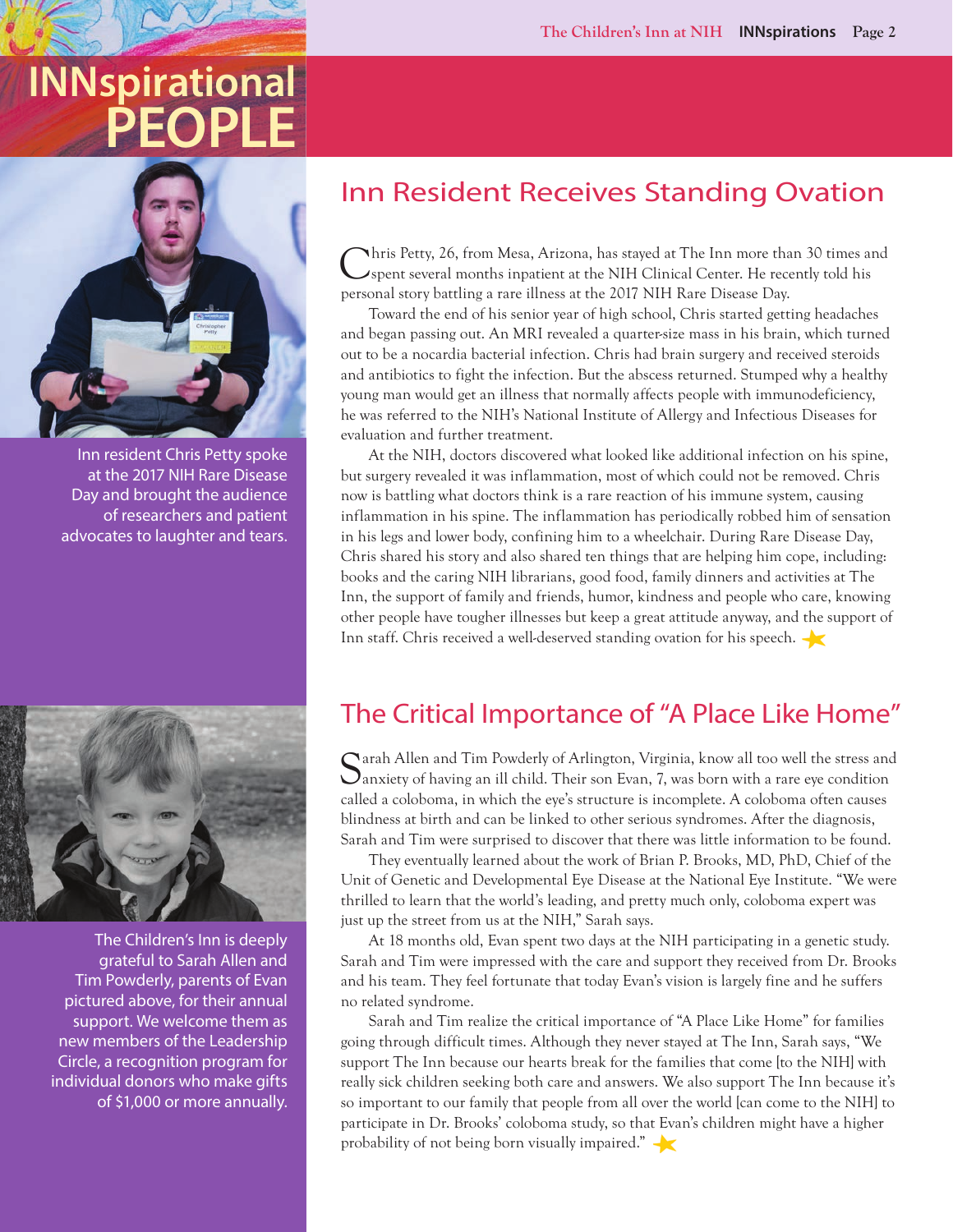

The newly renovated Breakfast Bistro provides families not only the food they need to fuel their day, but the companionship that feeds their souls.



The Children's Inn 2016-2017 Young Ambassadors Council

Are you or someone you know a runner? Join The Children's Inn Marine Corps Marathon #RunINN4Kids team today! Visit www.childrensinn.org for details.

#### Newly Renovated Breakfast Bistro Fueling the Day and Feeding the Soul

Mornings at The Children's Inn start early for families. With medical appointments as a carly as 7:00 a.m., some residents are on their way to the Clinical Center before the sun rises. To help make mornings less hectic, The Inn offers a variety of healthy breakfast foods and beverages in our Breakfast Bistro, a comfortable, sunlit community space where families fuel up for the day. Bagels, muffins, yogurt, fruit and other snacks are available, along with plenty of coffee, tea, milk and juice.

Thanks to the generosity of donors Tom and Kathleen Fingleton and others, the Bistro was recently renovated. New dining tables and chairs, sofas, and new flooring, wall units, and light fixtures have transformed the Bistro into an inviting, comfortable space, staffed every morning by volunteers who arrive early to ensure it's fully stocked.

On a recent morning, four children—strangers before their visit to The Inn—were making fast friends over breakfast. One girl described the fun "treasure" she had found in her mailbox that morning. One boy started an informal poll—who brushed their teeth this morning?—while another young girl's compassion shined as she reassured another child, "the bloodwork isn't that bad."

Parents and caregivers make connections over meals here too: they compare clinic visits, discuss travel plans, and exchange contact information. Even families who don't have time to linger appreciate the Bistro, where they can fill a backpack with items "to go." Every family who walks through our doors faces unimaginable challenges and The Inn strives to support them in every way possible.

#### A *WINNter Affair* Wonderland 6th Annual Junior Gala Raises More Than \$100,000

donned cocktail attire to support the more than 1,300 programs and services The Inn Young Ambassadors Council and Service Council and Service Council and Service Council and Service Council and Service Council and Service Council and Service Council and Service Council and Service Council and Service Coun For the second year in a row, The Children's Inn Young Ambassadors Council (YAC) hosted a sold out *A WINNter Affair* at the Pavilion at the Ronald Reagan Building. Over 400 young professionals from the Corporate, IT, non-profit and government sectors dancing. The Inn would like to thank Trade Center Management Associates (TCMA) for sponsoring the venue and catering for the past three years for this event.

> A WINNter Affair is the YAC's perennial event, led by a volunteer council of young professionals in hopes of cultivating a new generation of Inn supporters. This year's event co-chairs, brothers Mike and Zach Dendas, whose cousin was a former Inn resident who sadly passed away from her illness, spearheaded the planning alongside the 13-person council through corporate and donor outreach, logistics planning, and ticket sales.

> The Inn would like to extend its gratitude to this years sponsors: Palladian Partners, PwC, EagleBank, The Home Depot, TCMA, Booz Allen Hamilton, CSRA, Generations Visa Service, Asymmetrik, DPR Construction, The Lyle Family, The Shelk Fischer Family Foundation, and Cvent. In addition to *A WINNter Affair*, the council hosts a number of external events to foster awareness and raise funds on behalf of The Inn. For more information about the council, visit www.childrensinn.org/youngambassadors.